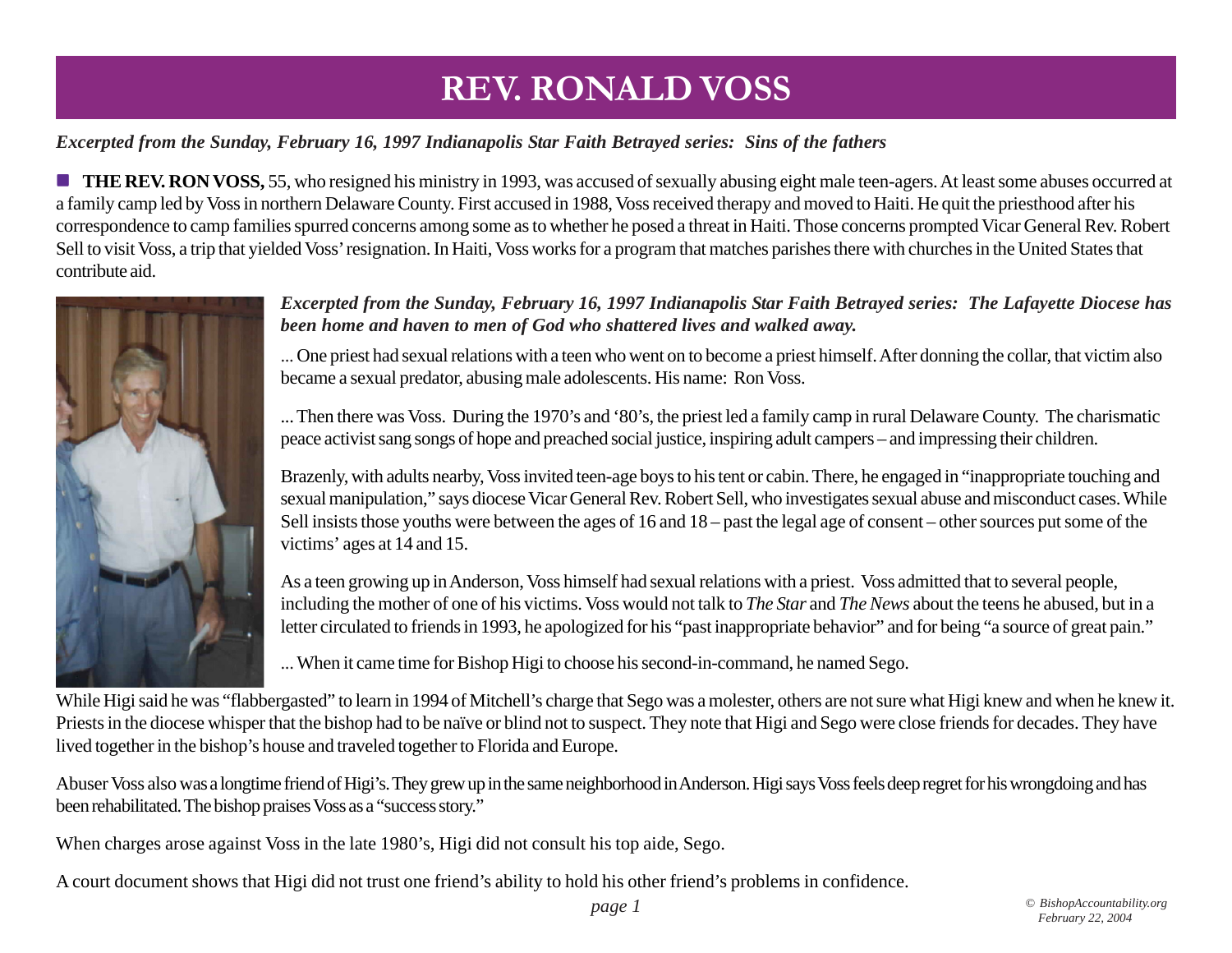#### **A silence broken**

While the true human toll of abusive priests might never be known, the diocese acknowledged it helped pay for the therapy of up to 40 victims, a number officials later said could be as low as 20.

Voss alone had eight alleged victims, by the diocese's own count. It is unclear how many girls, teens or young women Sego abused.

... Jeanette Sears, a Catholic from Crawfordsville who knew Father Voss, thinks the church is unfairly criticized for doing too little about sexual abuse in years past when no one in society understood the problem.

Critics say, "The church should have stopped this. The church should have known," she says. But the church is a forgiving church. So, Sears says priests were forgiven and reassigned with the admonishment "Go, and sin no more."

... Voss is a respected figure in Haiti. In August, he was honored by a visit from Higi. The bishop spent time with the former priest who works with the needy, during a trip to the island to inspect church missions.

"He is doing magnificent work," Higi said. "It's amazing what the man has been able to do."

Some priests from the Lafayette Diocese returned from trips to Haiti months earlier with a different view.

They reported comments from Haitians that Voss still might be celebrating Mass and possibly even taking children home with him.

Their concerns drew a sharp written rebuke from the diocese last March. Sell, the vicar general, declared that Voss has stayed out of trouble and "kept constant vigilance over himself." Sell also said that since Voss resigned his ministry in 1993, he has not functioned as a priest and "directs individuals to cease from call him 'Father'."

Yet, in a 1994 national television appearance about violence in Haiti, a tanned and eloquent Voss was referred to as "Father Voss" and as a "priest from Indiana."

On CBS' *Eye to Eye With Connie Chung*, Voss spoke for his adopted strife-torn country. Shown strumming his guitar and singing with a group of Haitians, Voss was depicted as a man of conscience who lost a friend to the violence, and who "knows all about the reign of fear."

While sex abuser Voss addressed an audience of millions, the concerned priests in Indiana were silenced.

Citing a church canon that defends the honor priests, Sell ordered them to "cease from jeopardizing the name and reputation of Ron Voss."

*Excerpted from the Sunday, February 16, 1997 Indianapolis Star Faith Betrayed series: Trusting young victims, all easy prey*

"If you can't trust a priest," the suburban Indianapolis woman says, "who can you trust?"

A central Indiana couple trusted Ron Voss. A cherished friend, the Rev. Voss called their young son "almost perfect." Then, when he had him off alone, Voss sexually abused him.

"Our son suffered," says the victim's mother.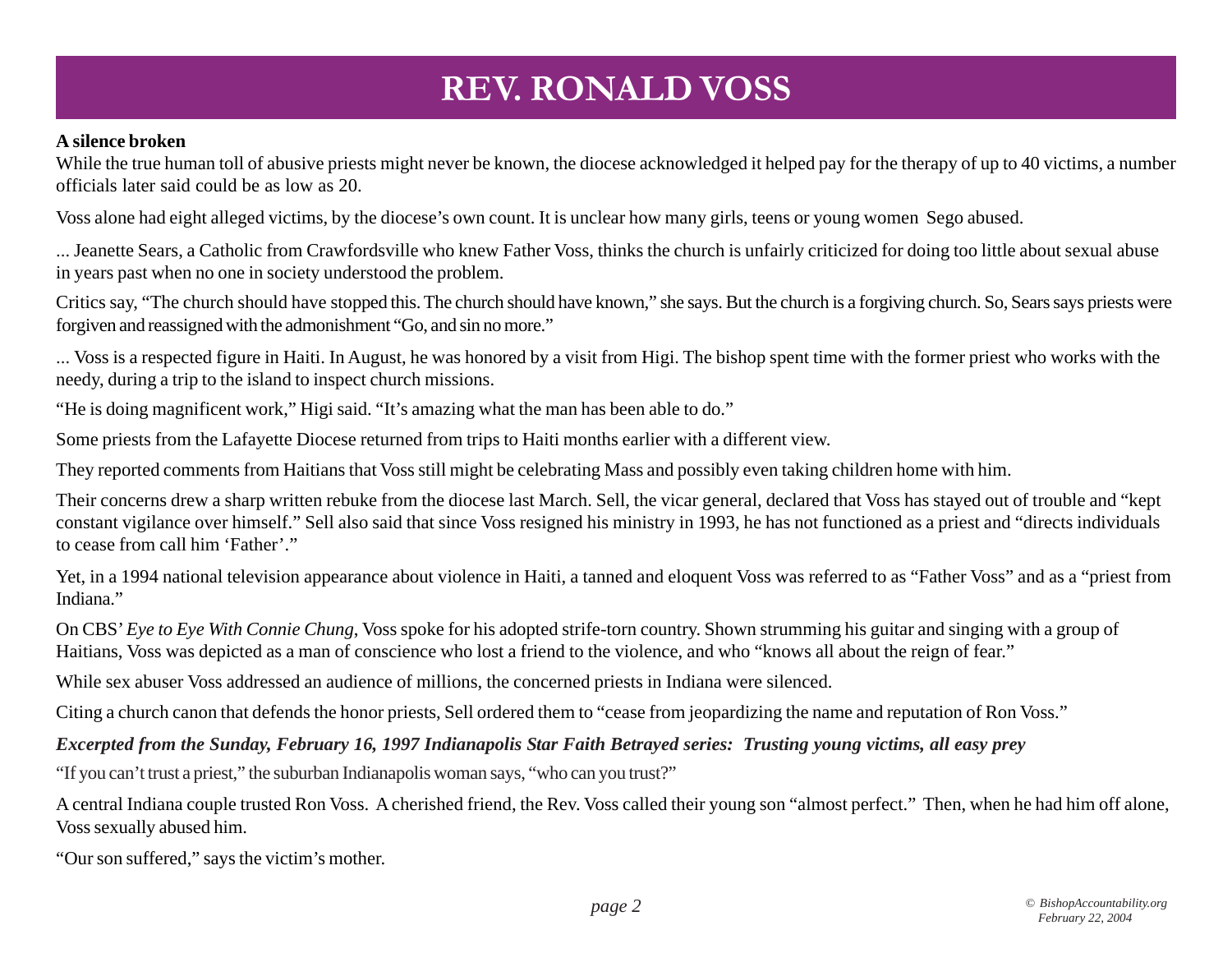#### "This guy betrayed him."

Betrayal - it forever links those who put their trust in men of faith, only to



discover that the priests' true creed was satisfying sexual cravings.

Those who fell prey to abusive priests of Lafayette Diocese tell stories of despair, anger, shame - and loss.

... For the Voss victim's parents, more than trust was broken. So were their hearts.

Their tormented son, who used drugs to numb the pain of his molestation, died tragically after he revealed his abuse.

#### **Tragic cycle**

The boy Father Voss called nearly perfect bore his dark secret into adulthood.

In a call home from college one night, he started releasing the pain.

"Mom," he said, "I think I'm going insane - help me."

Only years later did he finally confide to his mother what was wrong - that he had been molested by a Roman Catholic priest. He didn't name his abuser, though, and soon after died of a heart attack. It fell to his outraged father to learn the abuser's identity: "Ron Voss - son of a bitch."

The victim's mother insisted on confronting Voss.

She recently recounted that conversation for a reporter.

At the meeting, she says, she read from a statement. It bespoke treachery and loss.

"You have no idea what it is to labor, to birth a human being - to give life," she told Voss. "Beyond words!"

 With her she had a photo and a pair of shoes. "This is all I have left of my son!" she cried.

The woman who says her boy was 13 or 14 when he was abused, blasted Voss with questions. *page 3 © BishopAccountability.org*

Voss began to speak.

Sickened, she cut him off.

The woman says the priest admitted molesting her son, but amazingly proclaimed he didn't know he "was doing anything wrong."

"Do you know how sick it is to sexually take advantage of a young person?" she asked.

How do I live (with) this agony forever and forever?

And of her son's abuse; "Where were you, Ron - and how did you do it?"

Yes, Voss answered.

"And ... the priest said he loved me."



Ron Voss

Documented information shows Voss told others as well of his sexual relationship with a priest starting when Voss was 15 or 16.

Far from viewing himself as a victim, Voss has said the relationship was nurturing.

A diocese official who said he knew nothing of Voss' own victimization acknowledged Voss had been slow to grasp the full extent of the "boundaries" he violated with young people.

The victim's mother shudders at that mentality.

Still, she recalls that during her confrontation with Voss, the priest seemed drained, devastated.

At the end, he started to cry.

Exposed as an abuser, Voss said: "This is just so humiliating."

The woman put her arms around him. Even though Voss had damaged her son, she still felt compassion. Ron "was like my son, like my brother ..." I said, "It is humiliating, look what you've done."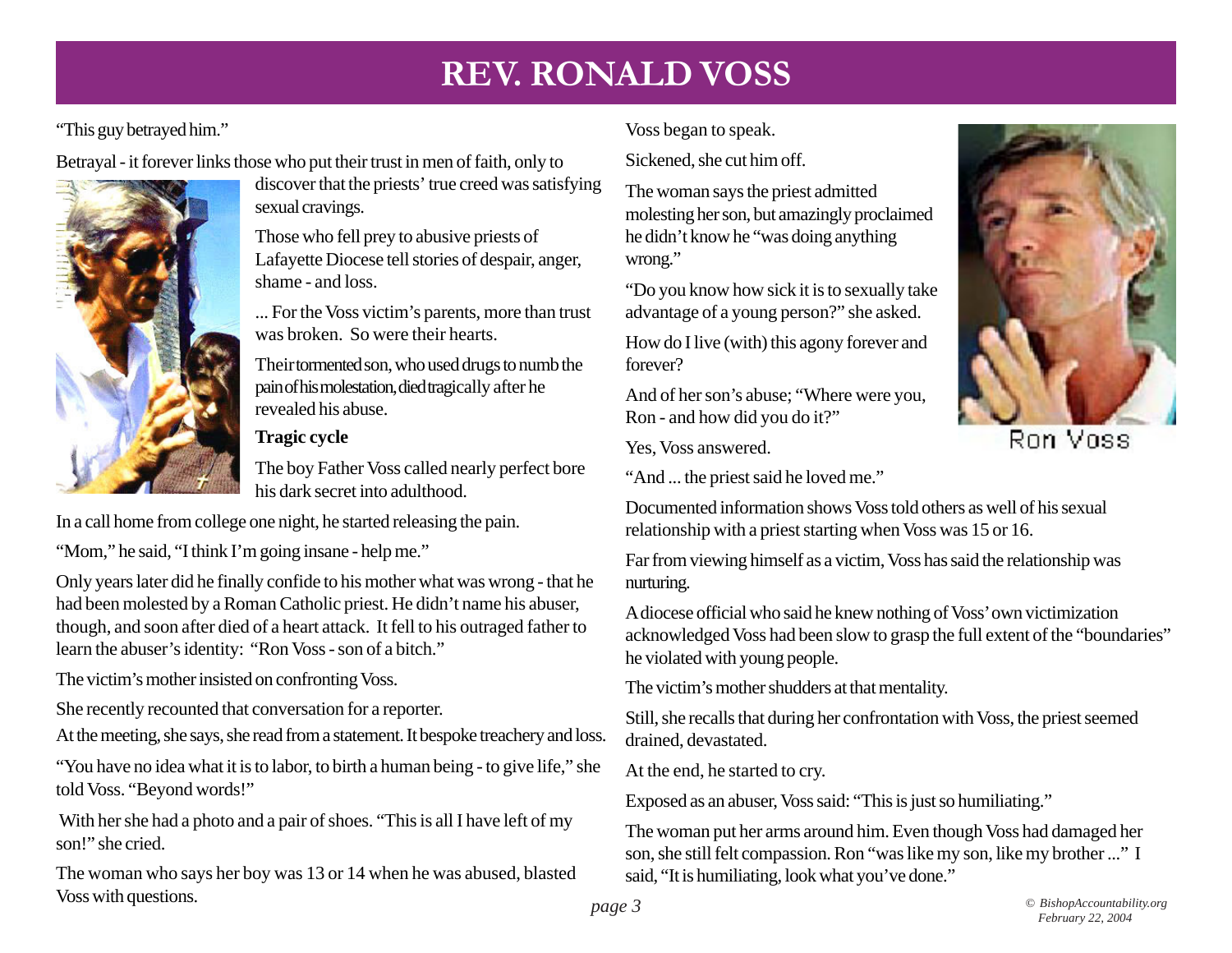

**CITY FINAL** 

"Where the Spirit of the Lord is, there is Liberty" it Con. 3:17

NEWSSTAND PIRCE 50¢



**IN THEIR COURT:** The fates of sexually abusive priests are in the hands of Bishop William Higi (left) and his vicar general, the Rev. Robert Sell. Basing their decisions largely on victims' ages, the men call their approach responsible. Detractors call it wrongheaded and risky.

# THE BISHOP'S JUSTICE

*In the Lafayette Diocese, priests who abuse are judged and a distinction critics find outrageous: were they victims, or children?*

> **By Linda Graham Caleca and Richard D. Walton STAFF WRITERS**



riests accused of sexual abuse or misconduct in the Lafayette Diocese face neither judge nor a jury.

They answer to the bishop, and William L. Higi's system of justice is ill-defined, infuriating to victims – and, some fear, dangerously misguided.

Higi's law is based on a maze of church canons, state statutes and psychological theories still under wide debate.

Instead of prison, perpetrators go to therapy. What happens next may depend less on the trauma they inflicted than on their victims ages.

Molest a young child, Higi says, and you're finished as a priest.

But abuse a teen and there are options. With counseling, you may return to the ministry. In practice though, abusers have slipped out of town and begun new lives outside the priesthood.

Child molesters cannot be cured, Higi explains, but men who prey on teens can.

His second-in-command takes that belief a surprising step further.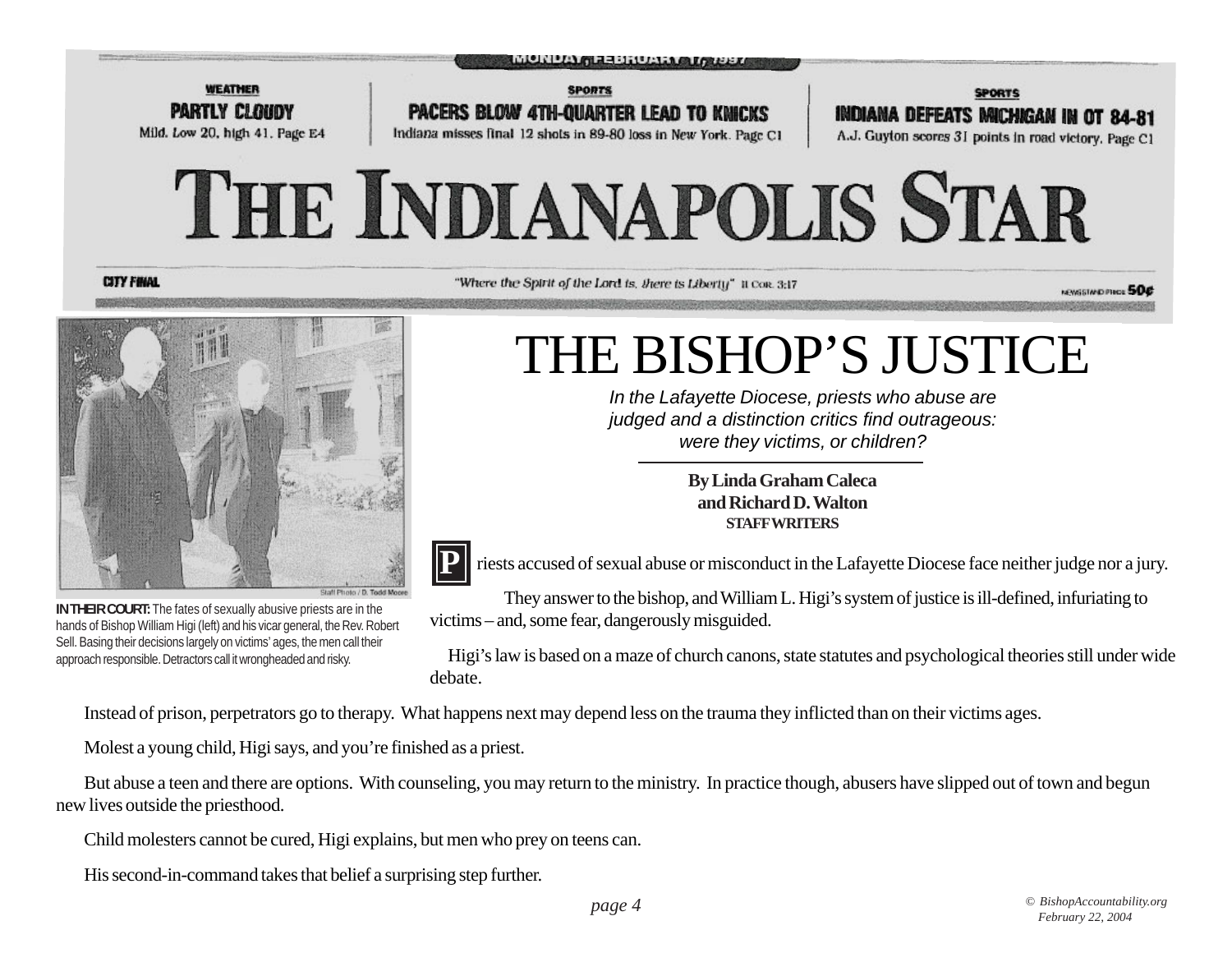Some teens, Vicar General Rev. Robert Sell suggests, might be partly responsible for their own abuse. Unlike "innocent" children, he says, teens can "consent" to sexual acts.

As young as 13, says Sell, who investigates the diocese's abuse cases, there can be an "element of consent, as well as an element of understanding of what is morally right and wrong."

The bishop doesn't go that far. He dismisses as irrelevant the idea of consenting teens. Yet Higi calls it "consenting" when priest have sex with young adults – even parishioners. He lets those priests return to the pulpit after therapy.

Critics call this system of discipline offensive and wrongheaded.

It misses the larger point – that priests have promised to refrain from sexual relationships all together, says the Rev. Melvin Bennett of St. Bernard Church in Crawfordsville.

Instead of worrying about the victims' ages, Bennett says, church officials should be talking to priest about "living a celibate life and living a chaste life.

"And being men of prayer."

If the diocese's approach is misguided, it is also convenient.

While no one suggests that Higi and Sell devised this system for expediency, it does allow them to case a terrible problem in the best light.

In a Roman Catholic diocese long plagued by accusations of sexual abuse and misconduct, only a fraction of the accused preyed on young children; more abused teens. So Higi and Sell can downplay the bulk of the offenses and truthfully tell the public their pedophiles are few. The diocese can justify its more lenient treatment of abusers of teens because those offenders are not, as Sells puts it, " the extreme predator" a pedophile is.

Consider the cases of Monsignor Arthur Sego and the Rev. Ron Voss – both long time friends of the bishop.

Sego, who sexually abused girls, lived a restricted life in a rest home on Higi's orders. He cannot come and go without supervision.

In contrast, Voss, who was accused of abusing eight male teenagers, is a free man in Haiti. He resigned the priesthood in 1993.

"The man just doesn't understand (sexual) boundaries, " Higi says of abusers such as Voss. "There are many people in this country who engage in this … older people that get involved with younger people,"

#### **Infuriating distinction**

Angry victims say comments like that minimize the pain caused by Voss and other predators of vulnerable teens. They say these abuses were no less horrific – and the predators no less guilty.

A grief-stricken mother, who says her son was victimized by Voss at age 13 or 14, can hardly believe that Higi draws a line between children and adolescents.

She says her son died a traumatized young man after Voss sexually abused him years earlier.

*With teens as young as 13, there can be "an element of consent, as well as an element of understanding what is morally right and wrong."*  **- Rev. Robert Sell**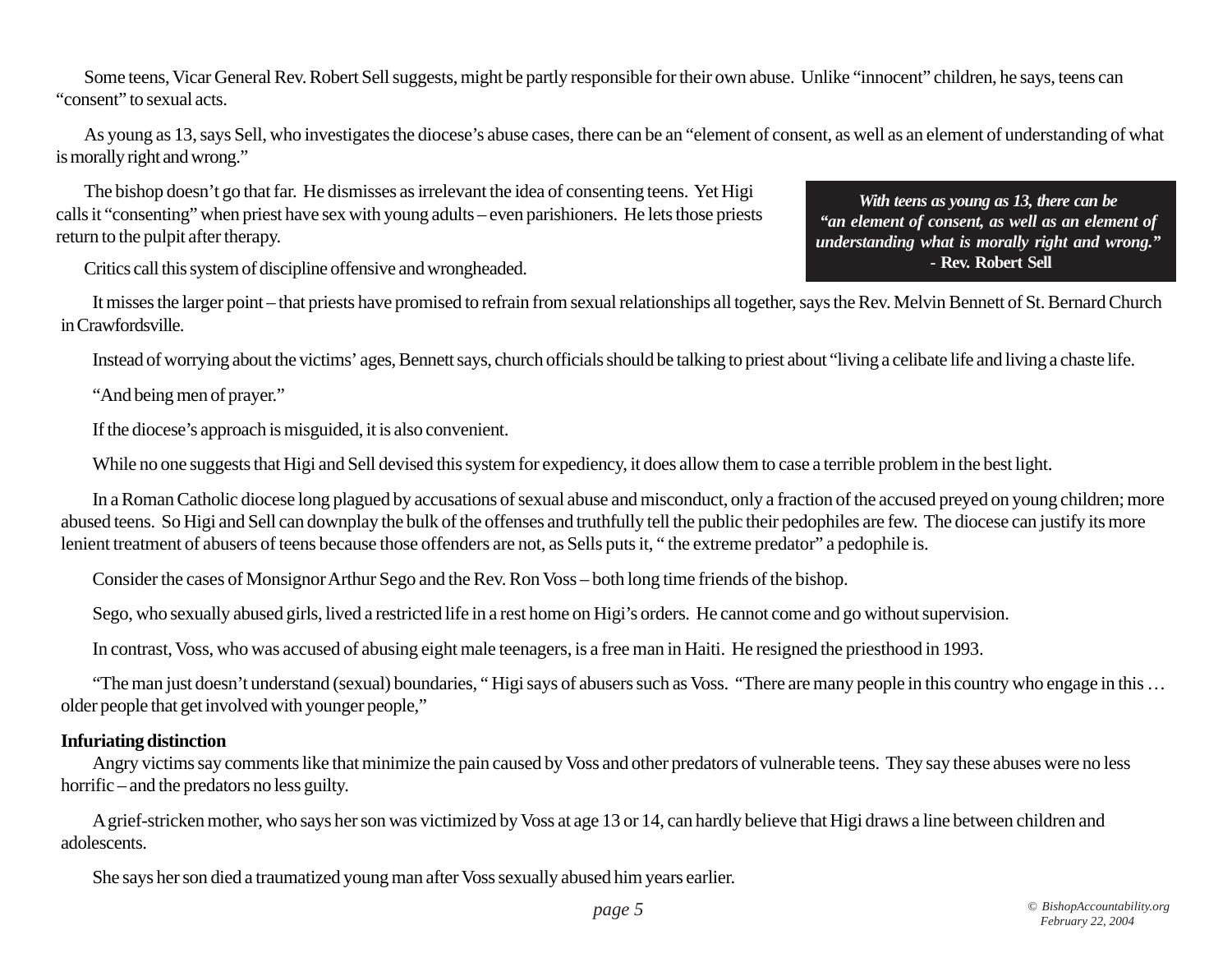That central Indiana woman asked that her name not be used, but wanted the bishop to remember that Voss did a terrible thing.

He hurt children, she reminds Higi. "It's child molest."

Under Indiana law, the age of consent is 16. Sexual acts with children under 14 are felonies, whether the victim is willing or not.

Yet priests who ignore those laws went not to court, but to Higi. Diocese officials insist they followed the law by reporting child abuse to authorities. That could not be confirmed because those reports are confidential. But no criminal prosecutions are known to have resulted.

In place of the legal system, the church becomes the law. Higi insists that he acts promptly and responsibly.

He stresses that any priest guilty of sex abuse or misconduct has committed a wrong. But he sees *degrees* of wrong and believes that any man who is not a dangerous pedophile stands a chance of rehabilitation.

#### **This is how Higi and Sell explain it:**

- Pedophiles, who prey on children under age 13, can never again function as priests. They suffer a severe and lasting psychological disorder.
- **Ephebophiles, who are attracted to teen-agers, can learn to control those sexual urges with therapy. They may be allowed to return to some form of** God's work.

No abusers of teens currently are in the Lafayette Diocese. Only after rehabilitation, Sell says, could any return in the future.

Abusers, though, don't always fall into a clear category.

The Rev. Ken Bohlinger says he hardly knew – or cared – whether the boys he sexually abused were 9, 10, 12, or 14.

Asks Bohlinger, a former Anderson priest: "Are you an alcoholic just for beer? Are you an alcoholic just for wine? Are you an alcoholic just for the hard stuff?"

"I'm attracted to children, period."

#### **Psychological debate**

Higi did not pull his system of discipline out of thin air. He says it is rooted in psychological research and expert opinions.

One noted expert is the Rev. Canice Connors, the immediate past president of St. Luke Institute in Silver Springs, Md. Connor concedes that expert that talk about teen abusers can sound like they are trying to "excuse" the behavior. Far from it, he says, ephebophiles must be held accountable.

Still, Connor believes a pedophile is a "much sicker person." Cures are rare, he says, for molesters who are obsessed with a child's smooth skin, hairless body, and small genitals.

Those who abuse teens suffer from low self-esteem, Connor says. They just can't believe that any adult would be interested in them. With therapy, many can learn to control their urges and, under supervision, return to some type of ministry.

Easier said than done, counters Ft. Wayne psychologist John Newbauer.

Normally, he said, men attracted to teens can be treated by helping them focus instead on healthy relationships with adults.

But for priests pledged to celibacy, Newbauer said, there is "nowhere to go with their sexual fantasies."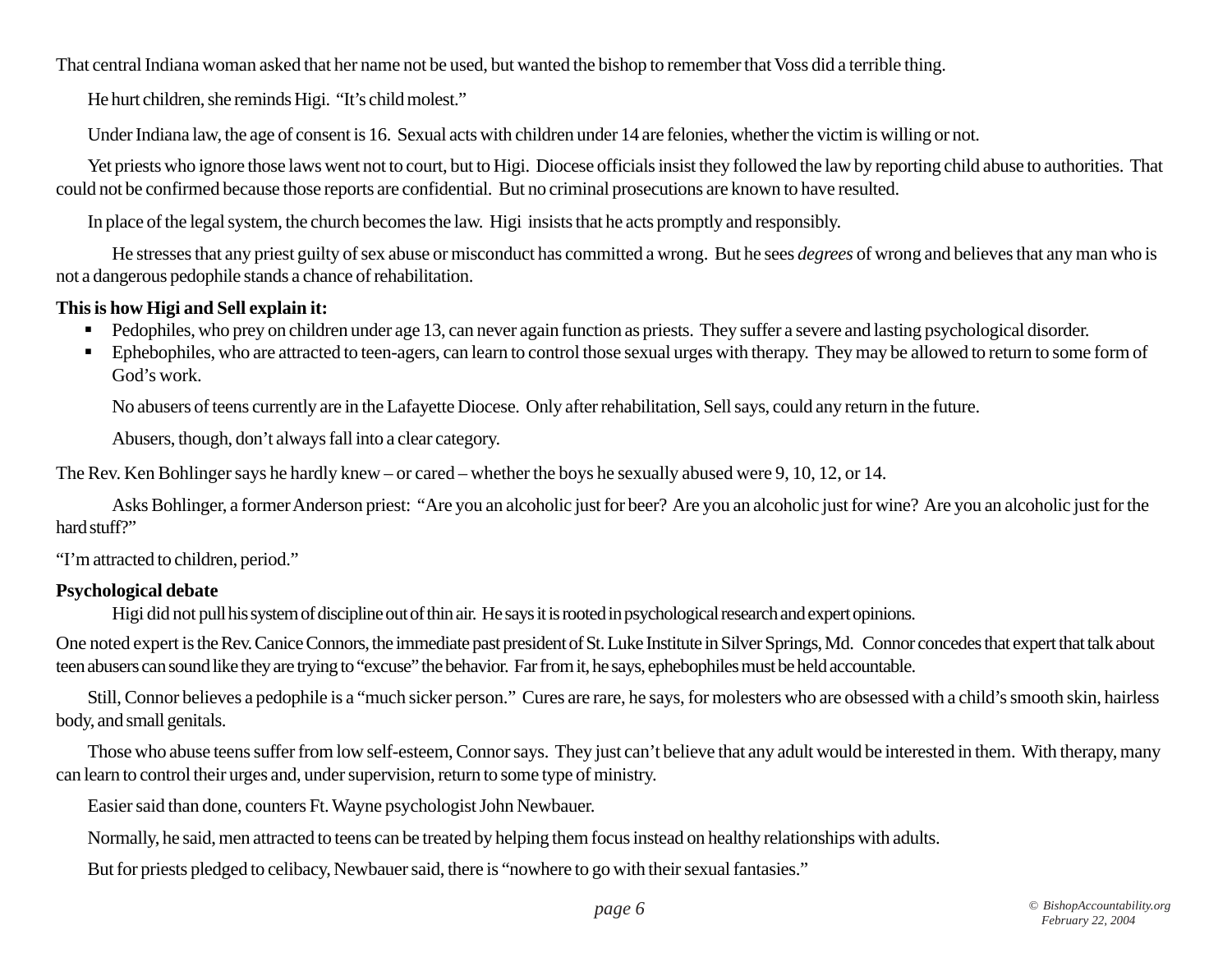#### **Fr. Fred Berlin**

Curing either abusers of children or teens is difficult, stresses Dr. Fred Berlin of Baltimore who sees little distinction between pedophiles and ephebophiles.

"I wouldn't use the word cure with any of these people," said Berlin of the National Institute for the Study, Prevention, and Treatment of Sexual Trauma. "Both are serious circumstances."

Berlin urged church officials to remember that teens are very much like young children. Maturity levels do not always match ages, he says.

So it is wrong "to be debating the age of consent among children."

As an advisor to the National Conference of Catholic Bishops, Berlin sees bishops struggling to understand these issues. He advises them to deal honestly with the community and to "err on the side of public safety."

Higi calls the former priest a "success story of rehabilitation."

Noting that Voss regularly sees a therapist, the bishop says that there is no reason to worry about Voss' sexual behavior today.

Berlin worries anyway.

Voss comes in contact with young Haitians; he works with parishes and has also taught English.

A man with Voss' history should "not be somewhere else where vulnerable youngsters can be victimized by him," Berlin said.

"Kids are just as important in Haiti as they are in a hometown of Indiana."

#### **Salvation of souls**

Muncie was the Rev. Raymond Wieber's town.

Even though Wieber, of St. Lawrence church, was accused of repeatedly abusing a teen-age altar boy. Vicar General Sell says the diocese considered bringing the priest back after his therapy.

"It was our hope that he would come back to some type of ministry," says Sell.

Sell, who was a friend of Wieber's, notes that the "salvation of souls" is a supreme law of the church and an important goal in these cases.

He says Wieber might have been allowed to minister at a nursing or retirement home, a place teens didn't frequent.

In 1993, before Wieber's fate could be decided, the priest died of cancer.





Staff Photos / Susan Plog

**YEARS OF WORRY:** Despite repeated complaints from Phyllis Marlowe (above) that the Rev. Raymond Wieber was abusing male teens, he remained at St. Lawrence Church in Muncie. Wieber finally was removed from the pulpit, and, in 1993, died of cancer.

**CONCERNED PRIEST:** The Rev. Melvin Bennett says Bishop William Higi misses the point in focusing on victims ages when deciding discipline for his priests. Bennett says Higi should demand that priests lead moral lives.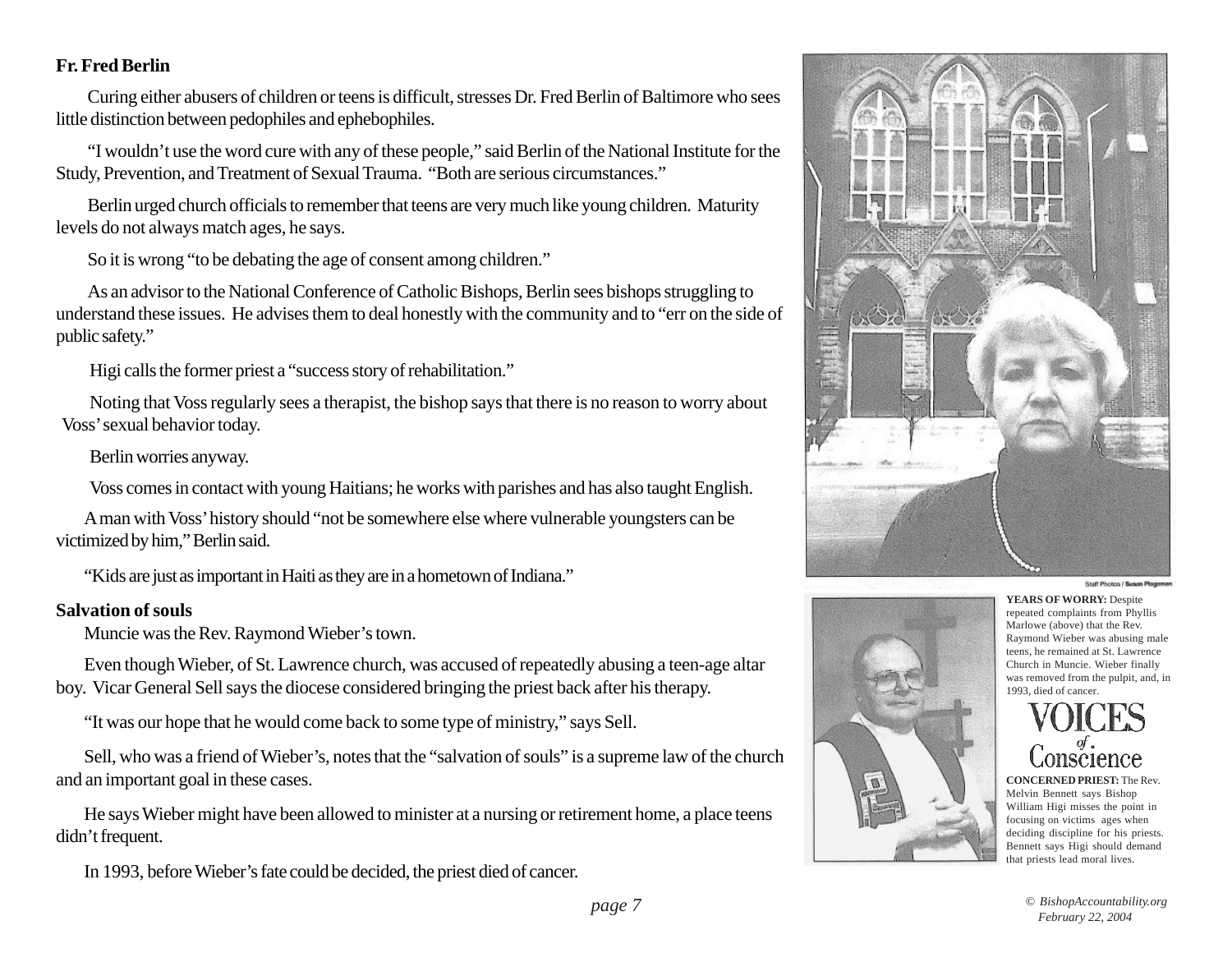That officials even considered returning him to ministry outrages Phyllis Marlowe. A devout Catholic from Muncie, she says it's "just enough to make me quit the church."

For years, Marlowe suspected Wieber's abuses. She lived behind St. Lawrence and heard accounts of sexual acts from teens who visited Wieber's church or rectory. When she complained to Bishop Raymond Gallagher, he told her Wieber had been to therapy and no longer posed a problem.

Years later when Higi was bishop, Marlowe complained again, this time about Wieber's abusing the altar boy. She learned of the abuse long before Wieber preyed on the youth, who was one of 10 children in a family whose father had died. Marlowe, the mother's friend, said Wieber exploited the tragedy.

Higi immediately sent Wieber to therapy, but death ended his ministry.

"He was finally removed," says Marlowe, the Delaware County recorder. "God did it."

Although it was possible for priests who abuse teens to return to ministry under Higi's system, the fate of the child molesters is more certain. Their careers in the priesthood are finished, the diocese says.

Though Sego, like the others, escaped persecution and prison, he did receive some punishment from Higi.

At the rest home, Higi says, Sego is essentially under "house arrest." The bishop's voice flared with anger as he spoke of Sego, his former second-incommand.

"I think house arrest is a good term because it is very difficult for him to be where he is," Higi said. "He is not free to come at go at will."

In an interview, Sego said he had no idea why the bishop treated him more harshly than all the other accused priests. But he disputes that his home is a jail.

"I am in a very quite, beautiful rest home out in the woods," Sego said. "We are just out in the country … and you can't see anywhere but up."

Sego is lonely, though, and wants to come home to his family in Indiana. But he depends on his church financially, and he must do as his bishop asks. At least for the time being, Sego says, Higi won't let him return.

Pedophiles, Higi says, will never be tolerated in the diocese. "Even one case of pedophilia," he said, holding a finger in the air, "is abhorrent to everything we stand for."

When asked for a breakdown of how many priests in his diocese abused children and how many abused teens, Higi refused to say, calling it privileged information.

Yet Higi clearly is frustrated that critics have "lumped this whole thing together and said that a tremendous percentage of Catholic clergy are pedophiles. It simply isn't true."

In the Lafayette Diocese, Sego has been identified as a pedophile. Yet he did not limit himself to children; he also admits to fondling young pregnant women. Bohlinger may or may not be a pedophile; he says he can't remember what his therapist told him about that. The ages of his young victims mattered little to Bohlinger, who no longer functions as a priest and says he has not abused anyone since 1986.

At least 3 other priests were accused by teenagers or mostly teens; they are Voss, Wieber, and the late Rev. Donald Tracey.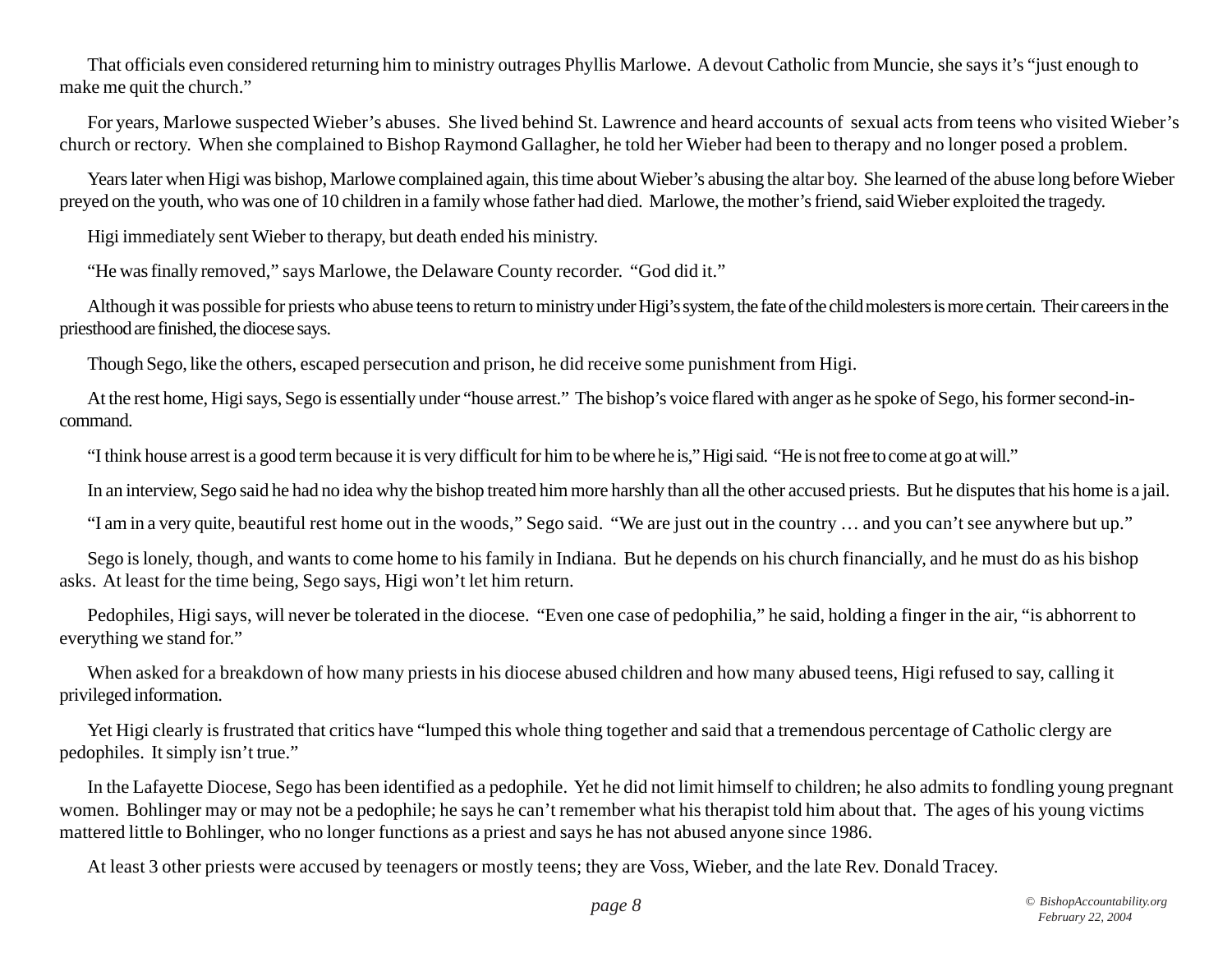#### **What is a "child?"**

Church officials take great pains to distinguish a Sego from a Voss.

During interviews with *The Indianapolis Star* and *The Indianapolis News,* Sell repeatedly corrected reporters who used the words "children" or "minors" when talking about adolescent victims. The vicar general balked at answering questions until reporters used the word "teen-agers."

So sharp is the line drawn that the panel set up by Higi to review sexual misconduct cases was created expressly to protect children. Accusations involving teens have not been routinely sent to the Diocesan Review Board, Sell says.

Sell explains that teens and young adults are of a "different mind-set." They can "give consent" and understand the kind of "relationship" they are having.

In fact, he says, some teens are the sexual aggressors.

"The teenager might seek to act out in some fashion an expression of emotion or of attachment or of desire towards the minister," Sell says. He adds that priests must gently stop those advances, but, "unfortunately, with the human condition, some of our priests did not."

Sell adds that he's not suggesting that any teen "has led a priest to stray." It is the priest, he says, who has chosen to commit a wrong.

Asked when a child becomes a teen, Sell says about age 13. But when asked again to define a "minor," Sell said the age can depend on the speed of puberty. For girls, he says, it can happen about age 12; for boys, about 14.

Yet the diocese's own written protocols for handling sexual misconduct cases clearly defines a minor as anyone under 18.

If the system of deciding the fates of priests perpetrators seems confusing or inconsistent, Higi insists it is not. Yet he won't explain, calling the details of his decisions confidential.

Higi won't even specify what happened to each accused priest. In a scolding written response to questions from *The Star* and *The News* – questions sent to the bishop after he abruptly cut off interviews – he wrote that "whether they reassigned or were fired or were granted restricted retirement is basically irrelevant."

He also wouldn't elaborate on Sell's reference to teens who "consent." Higi wrote: "'Consent' as used in the context of your question is irrelevant."

#### **A matter of trust**

Higi is neither a lawyer nor a psychologist, but in the north central diocese, his word is law. He has no superior in this country; his boss is Pope John Paul II in Rome.

The bishop wants the public to trust his judgment. He says, with emotion, that he is doing his "darnedest to address this thing."

"How do you capture the pain of this thing?" The bishop asks. Pain turns to anger for some victims when they hear church officials misstating their ages, making them appear older than they were at the time of their abuse.

Sell, for example, puts the ages of Ron Voss' victims at 16, 17 or 18. But the mother of the young man who died years after being molested by Voss insists her son was 13 or 14 when the abuse occurred. Other Voss victims were known to be 15.

*"Are you an alcoholic just for beer? Are you an alcoholic just for wine? Are you an alcoholic just for the hard stuff? I'm attracted to children, period."* **-Rev. Ken Bolinger**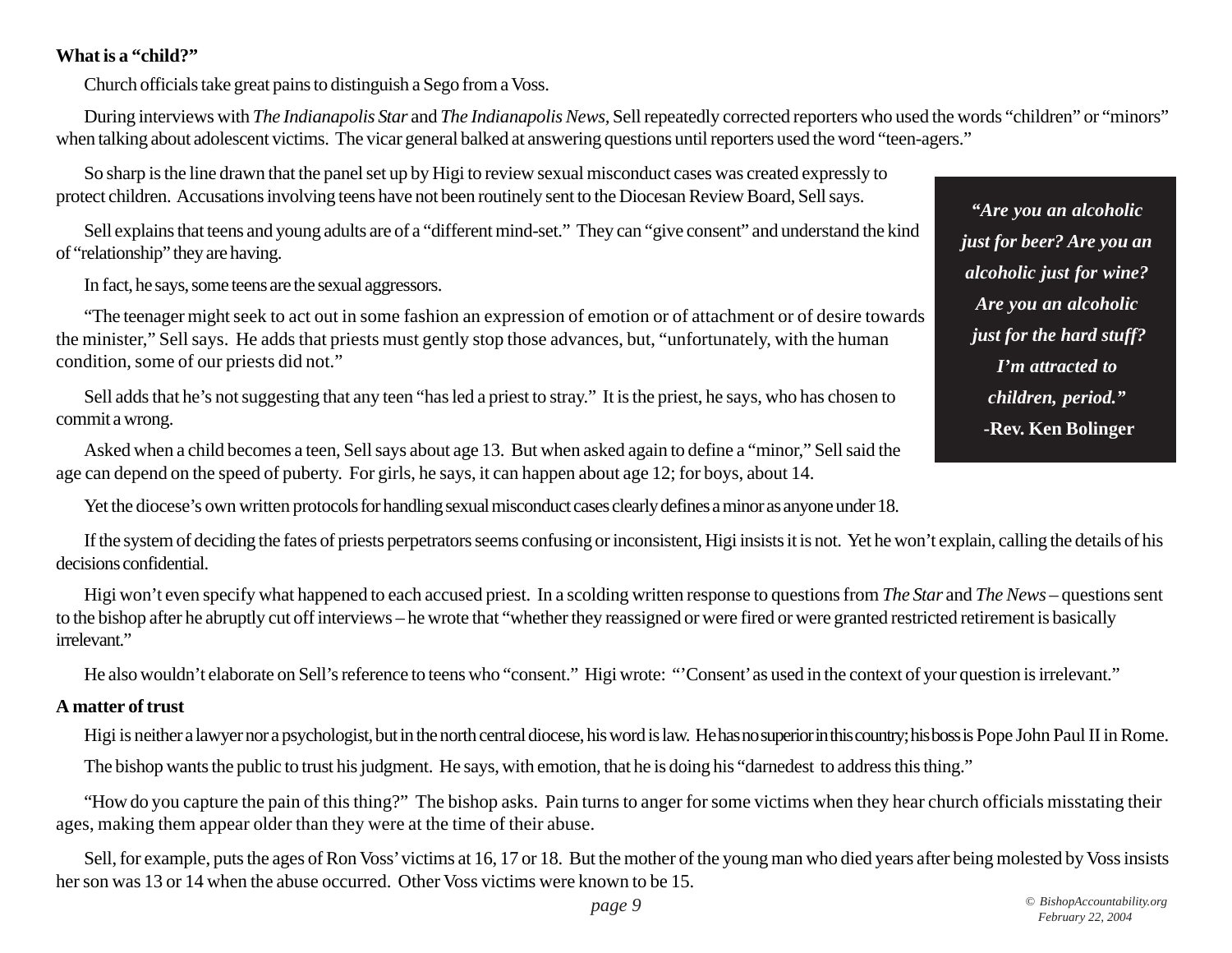Sego has insisted that accuser Linda Schrader was 17 when he had her undress and dance for him.

"No way, no!" Shouts Schrader, who says she was closer to 11 or 12 and "naive as naive can come."

"I didn't even say the word sex," she says. "Didn't read it, didn't hear it, didn't see it, didn't know it."

Anyone under 18 is clearly a child in the eyes of David Wilson, a social worker who runs the diocese's victims' assistance office in Kokomo. Wilson stresses that his office is not involved in investigating or disciplining accused priests. To him, it doesn't make any difference whether victims are 5 or 15.

"They are all children," says Wilson. "They are all hurting persons. And I am here to help them." That's the correct response, priests say.

Higi needs to worry about the victims – "who they are, where they are, what their problems are, if they need help," said one priest who asked not to be identified. Are they "angry, bitter? What healing has taken place?"

Victims and accused priests alike deserve a fair and open process, says Father Bennett of Crawfordsville.

But Higi, he says, "is in absolute control of this issue and has been from the very beginning and will be for the foreseeable future. And this is at my own insistence."

That, Bennett says, is part of the problem.

It clearly is, says Indianapolis attorney Robert Weddle, who has represented Sego victim Angela Mitchell in a failed lawsuit. Mitchell filed her claim after the statute of limitations ran out.

#### **Cases go nowhere**

Weddle is angry because he believes neither Higi nor the late Bishop Gallagher reported abuse cases to authorities. By law, suspicions of child abuse must be disclosed to Child Protective Services or to police.

The attorney says he canvassed seven central Indiana police departments, none of which had heard from the diocese. One officer, Weddle says, laughed at him for asking whether the church promptly reports child abuse.

Yet Higi, Sell and Wilson insist they carefully follow the law, promptly calling child protective officials.

No one knows why, or will say why, such reports never resulted in action.

The cases drop into a bureaucratic black hole where no one is responsible: Child welfare official say they can't confirm whether they ever got a report, police say they did not receive any reports, and prosecutors say they cannot act until one of the two other agencies does.

"I have been in this office for 16 years and have never heard of a case against a priest," says Tippecanoe County Prosecutor Jerry Bean, who prosecutes cases in Lafayette, the city where the bishop lives and works.

In this diocese, Weddle says, Higi is the law. "He controls everything. What he says goes."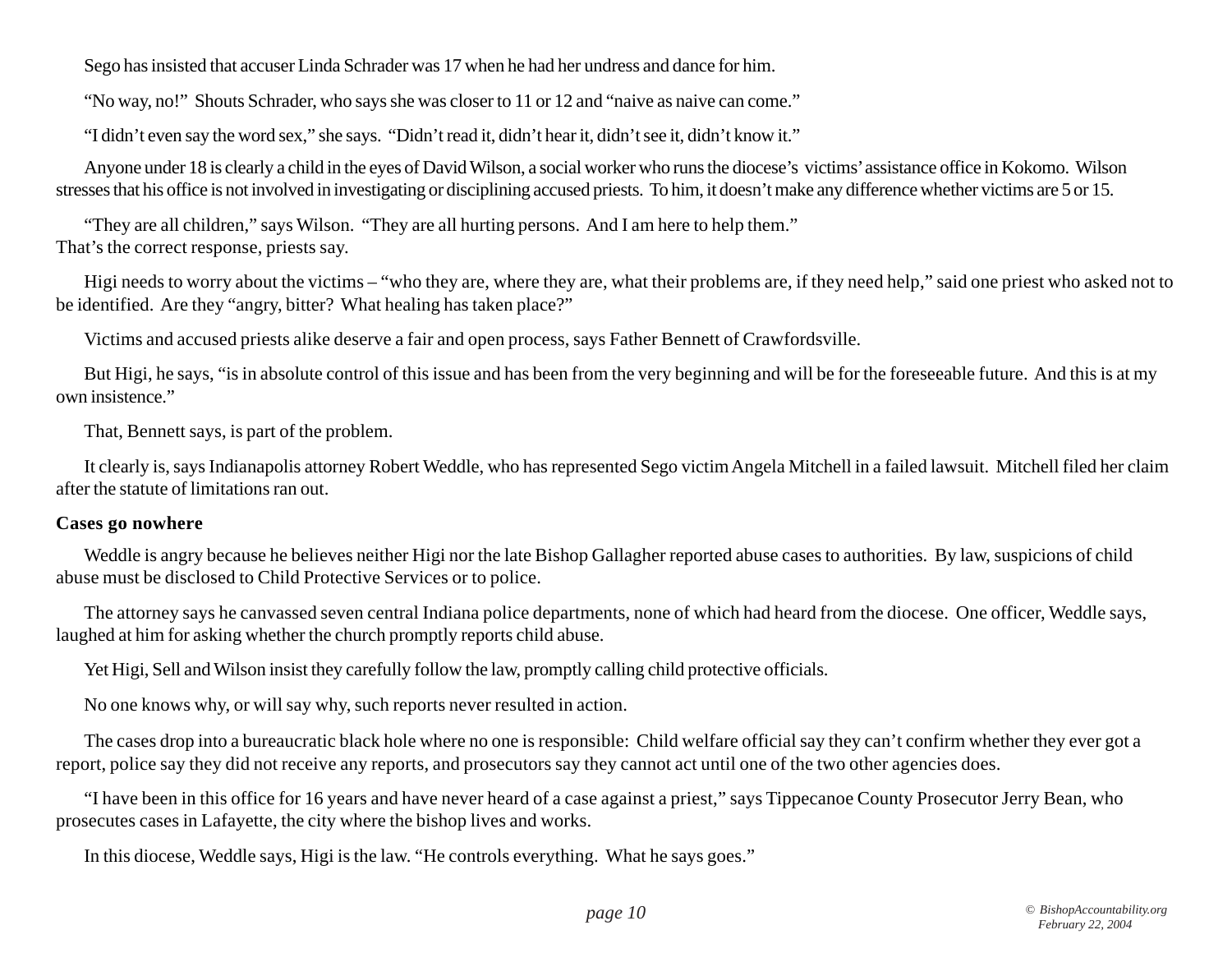### **F A I T H B E T R A Y E D**

# **Bishop's words reveal struggle over friends who abused**

Staff Report

Two of the worst sexual abusers in the Lafayette Diocese were close friends of Bishop William L. Higi, Monsignor Arthur Sego lived and traveled with the bishop. The Rev. Ron Voss grew up in the same neighborhood as Higi in Anderson.

When the abuses of his two friends came to light, it fell to Higi to discipline them. Sego, now retired, is supervised at a priest rest home in Missouri. Voss received therapy and moved to Haiti. He resigned from the priesthood in 1993.

Below, Higi and his vicar general, the Rev. Robert Sell, talk about the pain of finding abusers in the priesthood. Their comments come from interviews and written responses.

#### **Higi on his shock at learning that Sego was an abuser:**

"I had no clues at all, none whatsoever, (in) hindsight, you can look back. He was very attracted to children. They flocked to him. "People thought that was wonderful … But I had no inkling that he was suffering from this illness. He wasn't an obscene man."

#### **Higi on disciplining his friend Voss:**

"We knew each other for years. While it would be easy to concentrate on how difficult it was to do what you have to do, on the other hand, the safety of children and the good of the church and the reputation of the priesthood supercede any other considerations."

#### **Higi on punishing pedophile priests:**

"If you accept the professional view that it's a disorder, incarceration doesn't seem to do anything to address the disorder … If you're concerned about victims and concerned that this never happen again, it's difficult for me to see how incarceration addresses the basic challenges that are there."

#### **Higi on feeling anger at abusive priests:**

"It's a sad thing when someone has this illness. There is a tendency to become angry because it's often confused with a moral defect. Do you get angry when someone who is very close to you dies of cancer? I think you do, but you have to realize that it is an illness."

#### **Vicar General Sell on Higi's friendship with Sego and Voss:**

"I don't think it was a case of either one of them taking advantage of a friendship with the bishop … (If it was) an unfortunate coincidence that these two gentlemen who happen to be personal friends of the bishop were in fact the perpetrators of some very wrongful acts."



**Higi on his continuing relationship with Voss and having lived with Sego:**

"(The) issue is whether I act responsibly when concerns about priests are brought to my attention. The number of times I may have shook hands with Ron Voss or if I spent time visiting him this past summer (in Haiti) or the number of times I have had dinner with Art Sego is irrelevant to that point."

#### **Higi on the anguish abusers feel at leaving the ministry:**

"The pain that individuals who have to give up the priesthood suffer is … probably more acute than any incarceration would ever be."

#### **Higi on his feelings for victims and their abusers:**

"I have the greatest empathy for somebody who has ended up in this situation … My heart bleeds for the (victims). I can't begin to imagine the agony. And I also empathize for those who have been perpetrators. They have to be absolutely miserable when they begin to comprehend what has happened.

#### **Sell on the pain Higi suffered at his friend's' abuses:**

"I can recall some – many painful discussions with the bishop about his own personal feeling of betrayal. And his own feeling of, "I should have seen. I should have known."

"He could easily identify with the victims who had obviously been betrayed and been abused … (He) felt that the trust and confidence that he had placed in these men was misplaced."

#### **Higi on the pain of disciplining his friends:**

"My personal feelings are irrelevant … The issue is whether this man (the bishop) acts decisively and responsibly."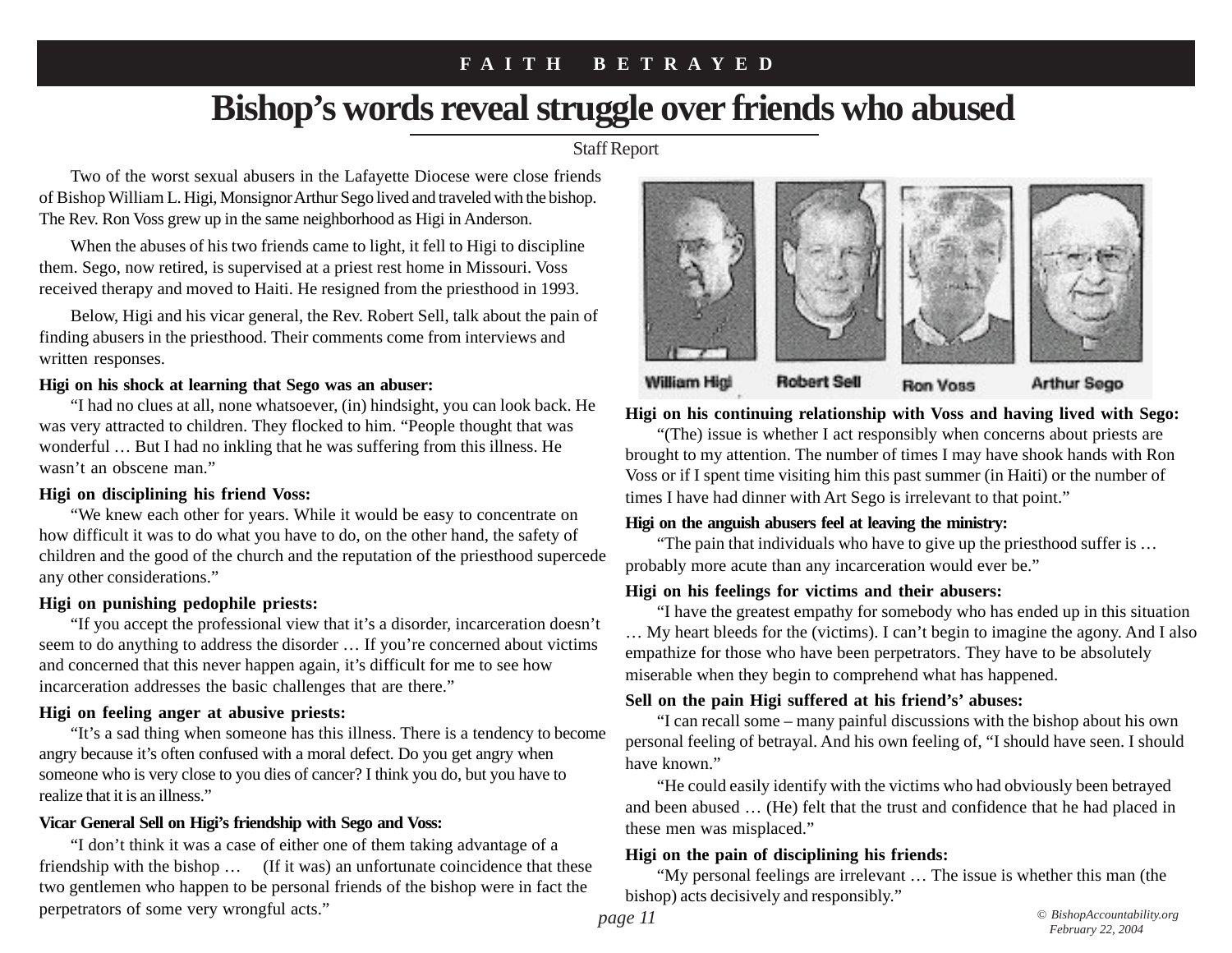### **Correspondence with Theresa Patterson, Executive Director of the Parish Twinning Program of the Americas, Ron Voss' employer in Haiti concerning Voss:**

Subj: **E-Mail for Theresa Patterson** Date: 9/2/2003 9:03:54 PM Eastern Standard Time From: Kendrickpt To: Parishprogram

Dear Theresa,

Thank you very much for sending me the information on the parish twinning program. I will be in touch again soon.

Also, I am hoping you can answer a question for me. Is the Ron Voss of Visitation House in Port Au Prince the same Ron Voss who admitted to sexually abusing adolescent boys? I believe he was removed from ministry.

If it is the same person, it would seem that children in Haiti have been and are in harm's way. Should I be concerned? Are there any protections in place for children?

Best Regards, Paul Kendrick

Subj: Re: Ron Voss Date: 9/8/2003 5:31:06 PM Eastern Standard Time From: Kendrickpt To: Parishprogram September 9, 2003

Dear Theresa,

Just a quick followup to my previous letter regarding Ron Voss? I am worried about this situation. Any insight you can provide will be appreciated.

Regards, Paul Kendrick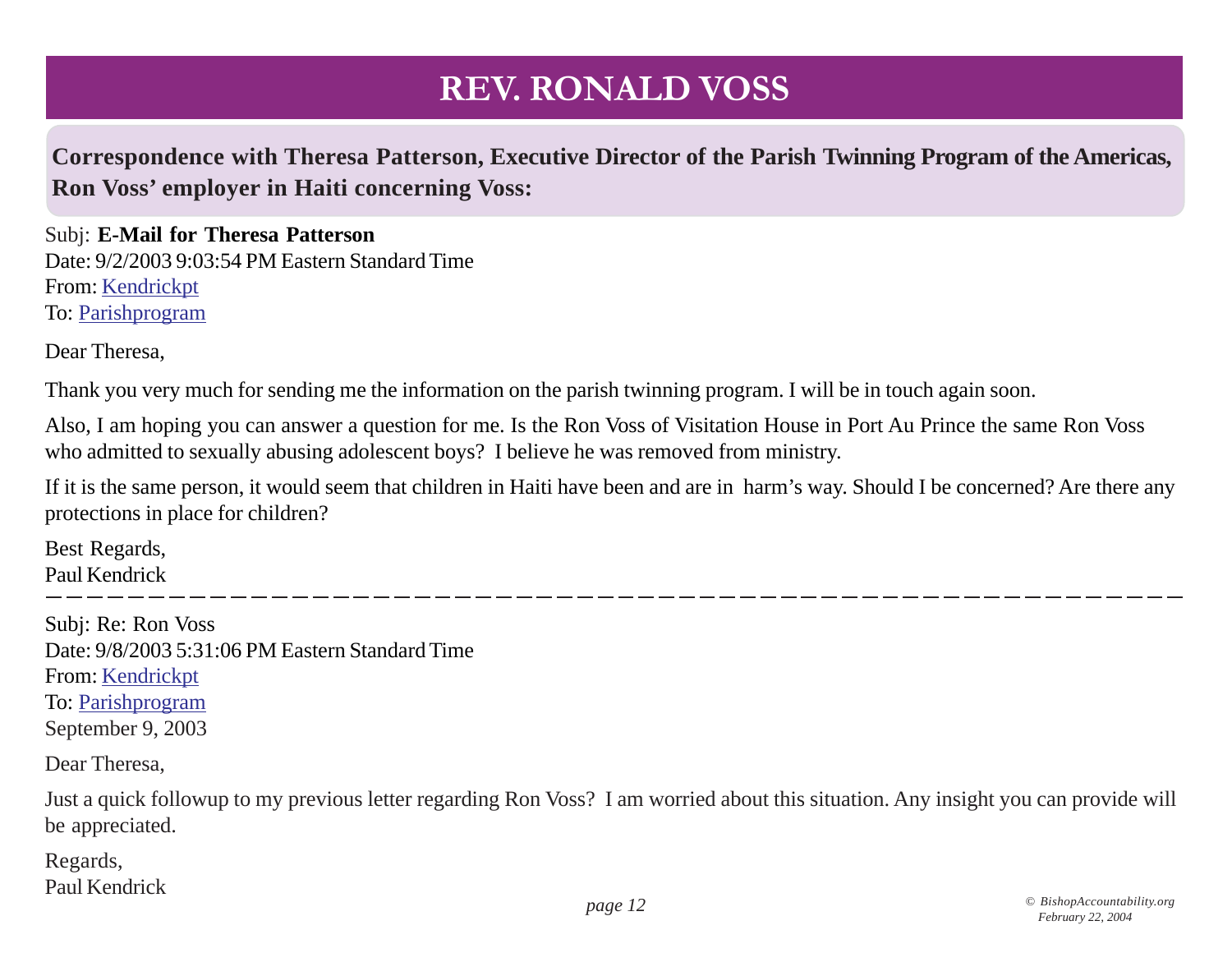Subj: **Re: Ron Voss** Date: 9/8/2003 9:39:40 PM Eastern Standard Time From: Parishprogram To: Kendrickpt

Dear Paul,

I have had an incredibly busy 2 weeks with trips to Washington, DC, Evansville, IN and all sorts of things going on here — so I truthfully, have checked my email's in about over a week. Sorry for the delay.

To answer your question about Ron Voss, first of all, he **was not** accused of molesting **adolescent** boys. **Secondly, you unequivocally have absolutely no need for one minute's worry.** PTPA people (easily some 3000-4000) have stayed at Visitation House since 1993. I spend an average of three months a year there. The best answer I can give to anyone is that if I thought there was any concern at all, I would direct people elsewhere.

Theresa Patterson

Subj: **Re: Ron Voss** Date: 9/8/2003 10:12:36 PM Eastern Standard Time From: Kendrickpt To: Parishprogram

Dear Theresa,

It may be that I have the wrong Ron Voss. However, when I contacted Bishop Higi in the Diocese of Lafayette, he confirmed that the same Rev. Voss who sexually abused adolescents in Indiana has been working in Haiti for many tears. It is my understanding that Rev. Voss was laicized.

Theresa, it is the safety of Haitien children that I am concerned about. If this is the same Ron Voss who sexually abused children in Indiana, then there is cause for concern. A place like Haiti is a perfect hunting ground for pedophiles. I have also contacted a Haitien Rights organization in the US for more information about the physical and sexual abuse of children in Haiti. Protecting children is a passion of mine.

Please help me better understand this situation.

Sincerely, Paul Kendrick Cumberland, Maine *page 13 © BishopAccountability.org*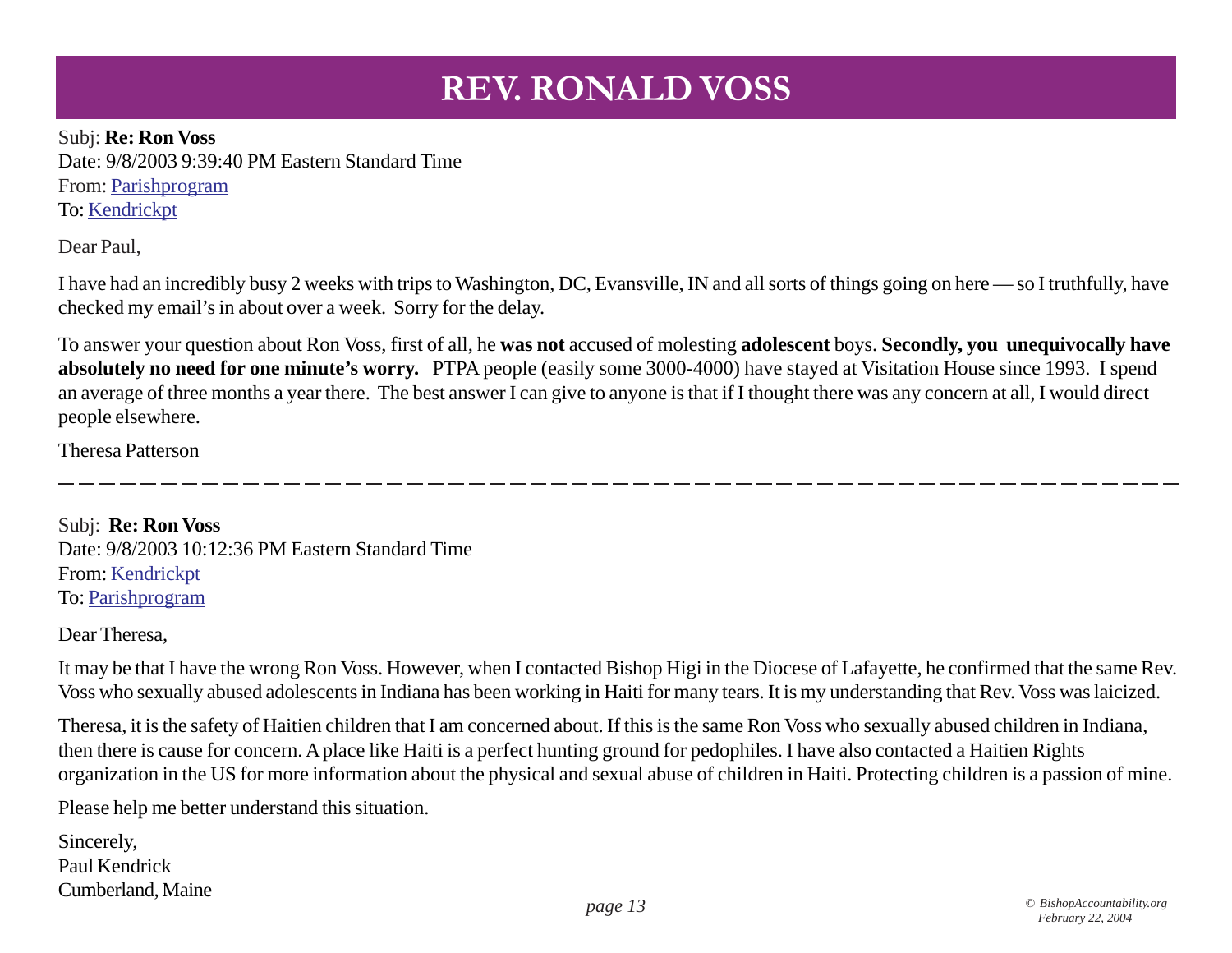Subj: **Fwd: Ron Voss** Date: 9/11/2003 11:22:31 PM Eastern Standard Time From: Kendrickpt To: Parishprogram

Dear Theresa,

Each day I am learning more disturbing information about Ron Voss' sexual abuse history. I am becoming extremely uneasy about your organization. I enjoyed our recent telephone conversation and simply need to be reassured that children in Haiti are safe. Voss has daily access to children,. How am I to feel comfortable about that? How can anyone feel comfortable about that? Paul

Subj: **(no subject)** Date: 9/12/2003 12:13:38 AM Eastern Standard Time From: Parishprogram To: Kendrickpt

Paul,

This will the last and final word I will write to you about Ron Voss. Please don't send me anymore 'stuff' about Ron. You can't possibly send me anything that I haven't already read about Ron. I know Bishop Higi well, his past psychologist in the US, his two priests/spiritual directors in Haiti (one is also a psychologist), and on and on and on. I have known Ron for almost 20 years and have stayed at Visitation House for 10 years. I spend approximately three months a year in Haiti. **If I had one iota of doubt about Ron's present mental state or behavior with children, I would not stay at Visitation House nor encourage others to do so. And, if you think that I am not concerned about the** welfare of children in Haiti, then you are sadly mistaken. I can't give you any greater assurance than that. If you insist on pursuing your concern, then you need to talk with Bishop Higi again (he has stayed at Visitation House several times and keeps in touch with Ron) or you need to find another focus in your life. I assure you that you are wasting your energy and time that can be better spent on helping the Cathedral.

It has been over 10 years since Ron officially left his Diocese. Have you personally talked with Ron, with his psychologists and spiritual directors, stayed at Visitation House, do you know his present state of mind? I suspect not and I think that you are judging him unfairly based on his past history. Forgive me for being so candid, but when you say "how am **I** to feel comfortable about Ron's access to children," I can only think that if you are sitting in Maine worrying about (and judging) Ron without any knowledge of his present life, then I believe that **you** have a problem. **There is such a thing as compassion, forgiveness and, most of all, understanding that human being can try to change his/ her life and behavior.**

If you wish for me to remove your name from my mailing list and you don't want to be connected with the program because we stay at Visitation House, then that is your prerogative.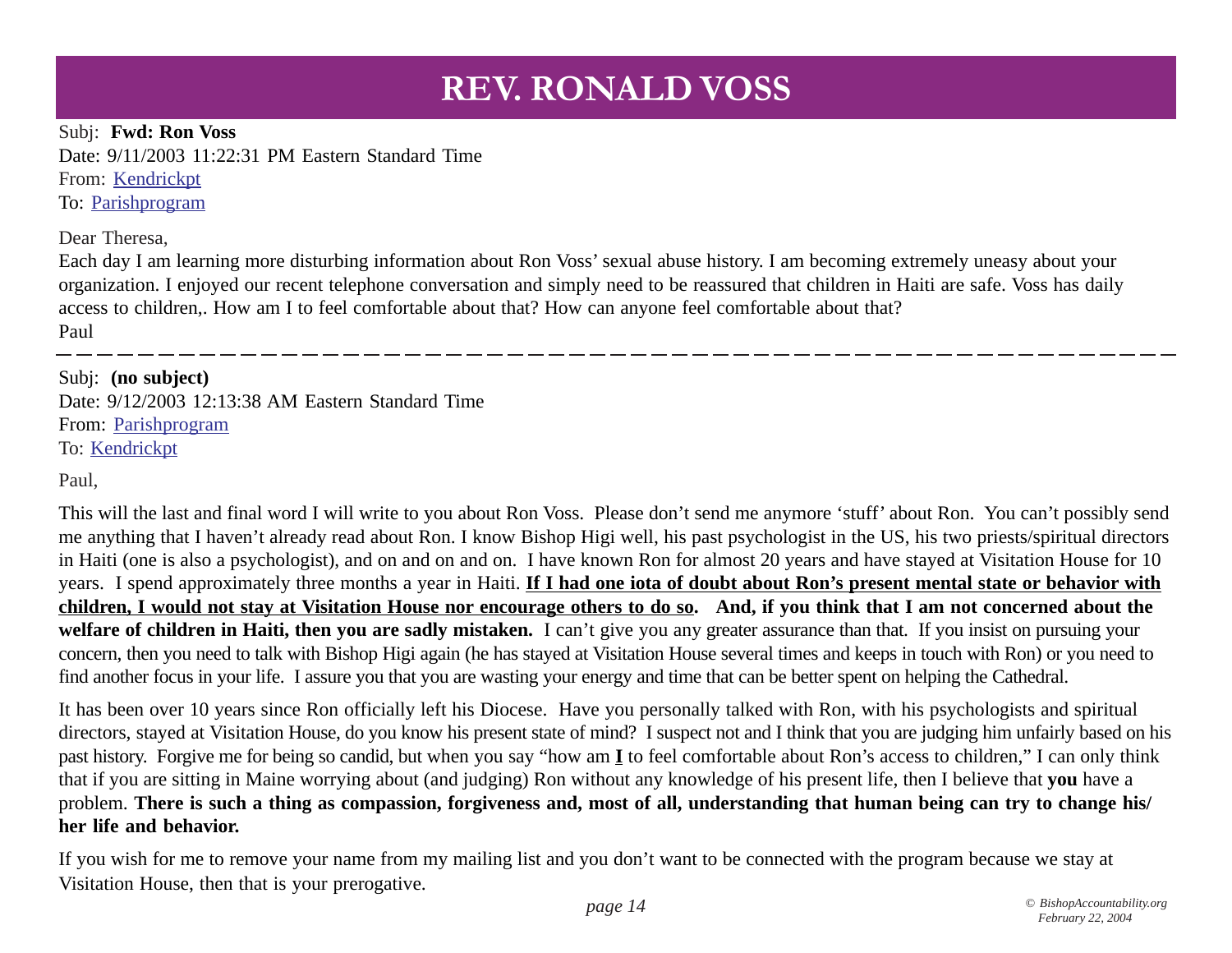### **About Voss' work in Haiti:**

3<sup>rd</sup> Quarter 2001 Page 8 of 8

### **The Parish Twinning Program**

Executive Director – Theresa Patterson Associate Director – Jeff Patterson

### **The Parish Twinning Program Board**

President – Theresa Patterson Vice-President – **Ron Voss** Treasurer – Dave Kuk Secretary – Joe Zelenka Dick Delio Ken Firling Rev. Tuck Grinnell Tonie Malone Frances Sosadeeter

**Excerpts for The Connection, the Parish Twinning Program's quarterly newsletter (3rd Quarter 2001) …**

… Folks came from all over the state of Indiana on October 3, 1999 to celebrate the Parish Twinning Program's first 20 years.

… Father Bob Klemme read a letter from Bishop Higi, who was unable to attend. He wrote that the day commemorates a reaching across the waters in mutual respect, love and gratitude to God. Theresa Patterson thanked Bishop Higi for his tremendous support and encouragement.

… Two PTPA board member, Dave Kuk and Joe Zelenka are very active in their own Indiana parishes …

… Our coordinator in Haiti, Bertony Domond and Ron Voss, spent a lot of time getting the containers through the customs maze, and they unloaded them for everyone recently… **Special Thanks**